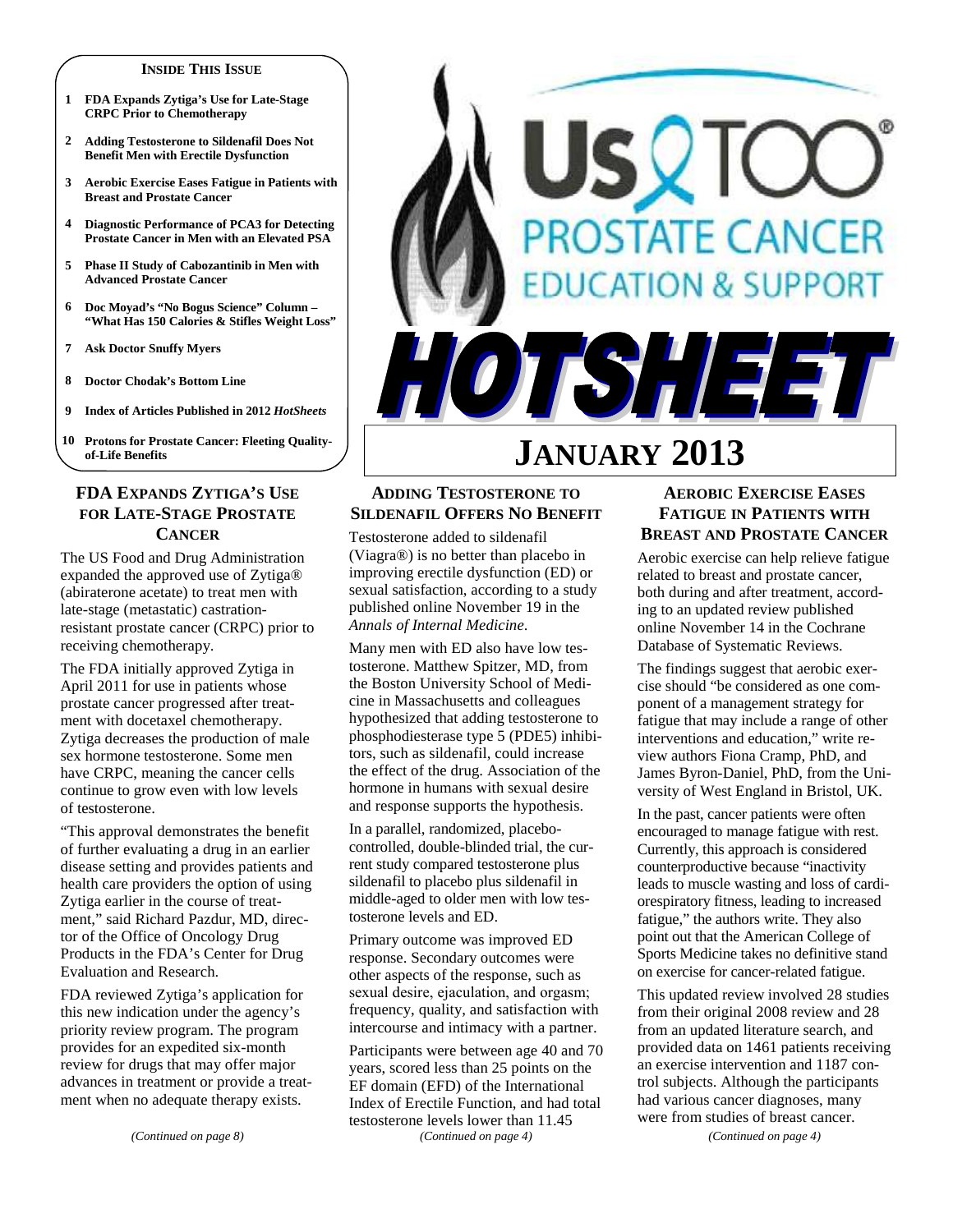

THE INFORMATION AND OPINIONS EXPRESSED IN THIS PUBLICATION ARE NOT RECOMMENDATIONS FOR ANY MEDICAL TREATMENT, PRODUCT SER-VICE OR COURSE OF ACTION BY US TOO INTER-NATIONAL, INC., ITS OFFICERS AND DIRECTORS, OR THE EDITORS OF THIS PUBLICATION. FOR MEDI-CAL, LEGAL OR OTHER ADVICE, PLEASE CONSULT PROFESSIONAL(S) OF YOUR CHOICE.

*HOTSHEET* EDITORIAL TEAM:

JONATHAN E. MCDERMED, PHARMD ROBERT M. PROTZ, MS JACQUELINE KONIECZKA THOMAS N. KIRK

#### US TOO INTERNATIONAL STAFF:

THOMAS N. KIRK, PRESIDENT AND CEO TERRI GIBBONS LIKOWSKI, CHAPTER SVCS PROG MGR, TOLL FREE PHONE #: 1-877-978-7866 JACQUELINE KONIECZKA, OFFICE MANAGER RYAN MAGUIRE, COMMUNICATIONS COORD.

#### US TOO BOARD OF DIRECTORS:

*EXECUTIVE COMMITTEE/OFFICERS*

KAY LOWMASTER, MSW, LCSW, CHAIRMAN DAVID P. HOUCHENS, PHD, VICE-CHAIRMAN JACK D. SHAFF, JR., TREASURER RIDGE TAYLOR, SECRETARY

*DIRECTORS:*  JERRY HARDY JEAN JEFFRIES HOWARD KACZMAREK DAVID M. LUBAROFF, PHD JAMES L. RIEDER DEXTER C. RUMSEY III JAMES C. HAMMACK, DDS REV. HAROLD "HAL" TEUSCHER THOMAS N. KIRK, PRESIDENT AND CEO

US TOO INTERNATIONAL, INC. IS INCORPORATED IN THE STATE OF ILLINOIS AND RECOGNIZED AS A 501(C)(3) NOT-FOR-PROFIT CHARITABLE CORPORATION

#### **DONATIONS / GIFTS TO US TOO ARE TAX DEDUCTIBLE**

5003 FAIRVIEW AVE. DOWNER'S GROVE, IL 60515 PHONE: (630) 795-1002 / FAX: (630) 795-1602

**WEBSITE: WWW.USTOO.ORG**

COPYRIGHT 2011, US TOO INTERNATIONAL, INC.

### **DIAGNOSTIC PERFORMANCE OF PCA3 TO DETECT PROSTATE CANCER IN MEN WITH INCREASED PROSTATE SPECIFIC ANTIGEN: A PROSPECTIVE STUDY OF 1,962 CASES**

Crawford ED, Rove KO, Trabulsi EJ, et al

#### **J Urol 188: 1726-31, 2012**

**Purpose:** The detection of prostate cancer relies primarily on abnormal digital rectal examination or increased serum prostate specific antigen concentration. However, low positive predictive values result in many men with increased prostate specific antigen and/or suspicious digital rectal examination having a negative biopsy. We investigated the value of the PCA3 (prostate cancer gene 3) urine test in predicting the likelihood of diagnosis of cancer before biopsy.

**Materials and Methods:** We performed a prospective, community based clinical trial to evaluate PCA3 score before any biopsy. This trial was conducted at 50 urology practices in the United States. Samples were obtained from 1,962 men with increased serum prostate specific antigen (greater than 2.5 ng/ml) and/or abnormal digital rectal examination before transrectal prostate needle biopsy. Study samples (urinary PCA3 and biopsies) were processed and analyzed by a central laboratory. Sensitivityspecificity analyses were conducted.

**Results:** A total of 1,913 urine samples (97.5%) were adequate for PCA3 testing. Of 802 cases diagnosed with prostate cancer 222 had high grade prostatic intraepithelial neoplasia or atypical small acinar proliferation and were suspicious for cancer, whereas 889 cases were benign. The traditional PCA3 cutoff of 35 reduced the number of false-positives from 1,089 to 249, a 77.1% reduction. However, false-negatives (missed cancers) increased significantly from 17 to 413, an increase of more than 2,300%. Lowering the PCA3 cutoff to 10 reduced the number of false-positives 35.4% and false-negatives only increased 5.6%.

**Conclusions:** Urinary PCA3 testing in conjunction with prostate specific antigen has the potential to significantly decrease the number of unnecessary prostate biopsies.

#### **CABOZANTINIB IN MEN WITH ADVANCED PROSTATE CANCER: RESULTS OF A PHASE II RANDOM-IZED DISCONTINUATION TRIAL**

Smith, DC, Smith MR, Sweeney C, et al

#### **J Clin Oncol 19 Nov 2012; Epub**

**Purpose:** Cabozantinib (XL184) is an orally bioavailable tyrosine kinase inhibitor with activity against MET and vascular endothelial growth factor receptor 2. We evaluated the activity of cabozantinib in patients with castrationresistant prostate cancer (CRPC) in a phase II randomized discontinuation trial with an expansion cohort.

**Patients and Methods:** Patients received 100 mg of cabozantinib daily. Those with stable disease per RECIST at 12 weeks were randomly assigned to cabozantinib or placebo. Primary end points were objective response rate at 12 weeks and progression-free survival (PFS) after random assignment.

**Results:** One hundred seventy-one men with CRPC were enrolled. Random assignment was halted early based on the observed activity of cabozantinib. Seventy-two percent of patients had regression in soft tissue lesions, whereas 68% of evaluable patients had improvement on bone scan, including complete resolution in 12%. The objective response rate at 12 weeks was 5%, with stable disease in 75% of patients. Thirty-one patients with stable disease at week 12 were randomly assigned. Median PFS was 23.9 weeks (95% CI, 10.7 to 62.4 weeks) with cabozantinib and 5.9 weeks (95% CI, 5.4 to 6.6 weeks) with placebo (hazard ratio,  $0.12$ ;  $P < .001$ ). Serum total alkaline phosphatase and plasma cross-linked C-terminal telopeptide of type I collagen were reduced by  $\geq 50\%$ in 57% of evaluable patients. On retrospective review, bone pain improved in 67% of evaluable patients, with a decrease in narcotic use in 56%. The most common grade 3 adverse events were fatigue (16%), hypertension (12%), and hand-foot syndrome (8%).

**Conclusion:** Cabozantinib has clinical activity in men with CRPC, including reduction of soft tissue lesions, improvement in PFS, resolution of bone scans, and reductions in bone turnover markers, pain, and narcotic use.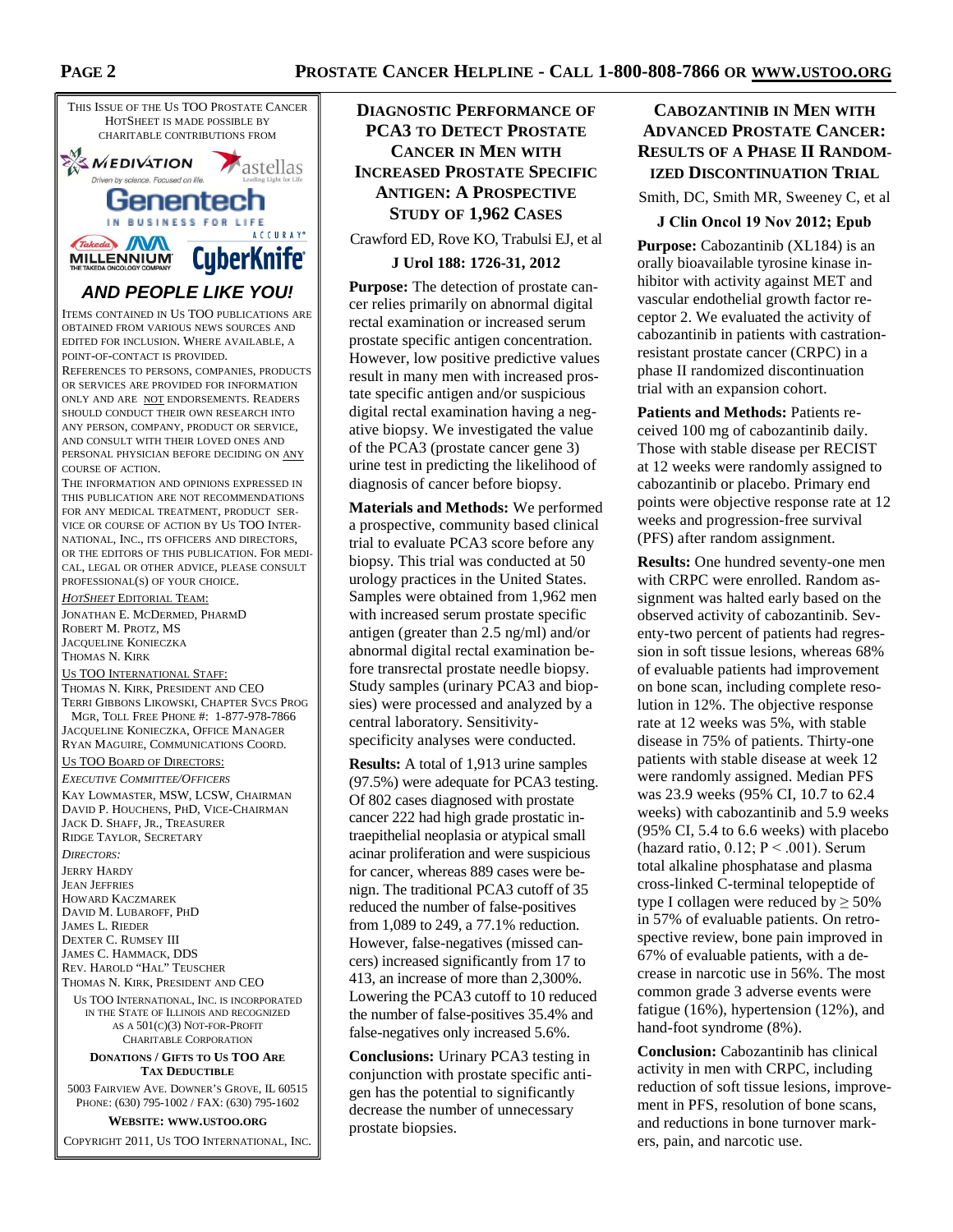#### **DOC MOYAD'S WHAT WORKS & WHAT IS WORTHLESS COLUMN, ALSO KNOWN AS "NO BOGUS SCIENCE" COLUMN**

#### **"Holiday quiz time…What has about 150 calories per serving and is one of the biggest reasons why Santa Claus can't lose weight?! "**

Mark A. Moyad, MD, MPH, Univ. of Michigan Medical Center, Department of Urology

**Editors' note**: Us TOO has invited certain physicians and others to provide information and commentary for the *HotSheet* to enrich its content to empower the reader. This column contains the opinions and thoughts of its author and is not necessarily those of Us TOO International.

**Bottom Line:** The average American adult gets about 100 calories a day (men consume 150 calories and women 50 calories) on average consuming beer, wine or liquor. To put things in perspective 1 alcoholic drink is 150 calories, 1 soda is 150 calories and 1 fruit juice drink is a little less or more than 150 calories. So, enjoy the holidays and remember how easy it is to get calories from a variety of alcoholic and nonalcoholic drinks.

A new study from participants around the US has found a surprising number of calories in women and especially men are coming from alcoholic beverages.<sup>1</sup> Now, everyone knows that I love beer almost as much as life itself (oh and I also love college football and reality television shows where people fight a lot-reminds me of growing up with 2 brothers), but I have a rule that if I have 1 or 2 beers when I go out I have to add another 300 calories of exercise burning time to my daily routine! Now, that does not sound like fun and I am NOT trying to promote alcoholism but better caloric awareness.

It is crazy that we spend so much time picking on just sugary soda at 150 calories per can when most alcoholic beverages and fruit juices today are 150 calories per bottle, can, cup, or glass. An apple has about 70 calories, more than 3 grams of fiber and 14 grams of sugar, but just an 8-ounce glass of apple juice can have 120 calories, virtually no fiber and almost 30 grams of sugar! A whole orange has less than 50 calories and over 2 grams of fiber and 9 grams of sugar, but just 8 ounces of orange juice has about 120 calories and no fiber and over 21 grams of sugar! A cup of grapes are 60 calories and a cup of grape juice has over 150 calories. Compare pomegranate or any other juice (all about 150 calories per 8 ounces) and the problem is all these calories just never end.

Weight gain reduces testosterone, reduces sexual health, increases cholesterol, blood pressure, blood sugar, artificially lowers PSA, and who would have thought that alcohol and fruit juice in adults are such large contributors to a large waist line!

Whether or not you believe in Santa Claus is not the issue (I believe in Santa Claus and UFOs and Big Foot and that Elvis is alive and is living somewhere near the Us TOO home office and he goes by the fake last name of Kirk), but I do not understand how anyone today in America can begin to lose weight without reducing intakes of alcohol, fruit juices and sugary (not diet) soda. Additionally, there was a fabulous study in 2009 that never received attention showing that heavy drinking (4 or more per day) may increase the risk of aggressive prostate cancer and may even reduce the effectiveness of the drug finasteride to prevent prostate cancer!<sup>2</sup>

Happy Holidays and sorry to be so depressing so I will end on a positive note…1 cup of eggnog is 350 calories! Okay, sorry about that but I just wanted to reinforce my holiday message! Pass me a light beer and whole orange (not juice) and turn on the Michigan game and I will be happy (especially if they win the Outlook Bowl)!

#### Reference:

- 1. Nielsen SJ, Kit BK, Fakhouri T, Ogden CL. Calories consumed from alcoholic beverages by U.S. adults, 2007–2010. NCHS data brief, no. 110, November 2012.
- 2. Gong Z, Kristal AR, Schenk JM, et al. Alcohol consumption, finasteride, and prostate cancer risk: results from the Prostate Cancer Prevention Trial. Cancer 2009; 115:3661-9.

#### **ASK DOCTOR SNUFFY MYERS**

Editors' note: Us TOO has invited certain physicians and others to provide information and commentary for the HotSheet to enrich its content to empower the reader. This column contains the opinions and thoughts of its author and is not necessarily those of Us TOO International.

With increasing emphasis on active surveillance, prostate cancer survivors are understandably concerned about disease progression. Can untreated Gleason grade 3 (G3) cells in a tumor progress to grade 4 or 5 or does the grade of the tumor cells remain in their original classification? I am referring to the cancer cells that are classified as G3, not the total Gleason score of x+x.

First, the whole point of active surveillance is to identify those cancers that are progressing. It is extremely important to understand that active surveillance is done with curative intent. The goal is to identify those who need to be cured and getting them to curative treatment.

A portion of Gleason 3+3=6 cancers do progress. As I look at the published series, that number varies from center to center for reasons that are not very clear. Our own experience is that progression to surgery or radiation probably approaches 10%, but then we do more than just active surveillance. I think our results arise from several factors. First, we extensively characterize patients at the start. I think the use of color Doppler ultrasound has been important as it identifies highly vascular tumors. A portion of Gleason 3+3=6 lesions will be highly vascular and these are at high risk for progression. It looks as if MRI techniques that assess vascular permeability may offer similar insights into the biology of the cancer. As a result, we do a pretty good job of identifying cancers likely to progress and refer these patients for curative treatment.

Behind your question, I think you are concerned the cancer might have progressed so that cure is not possible? Published literature suggests that risk is low.

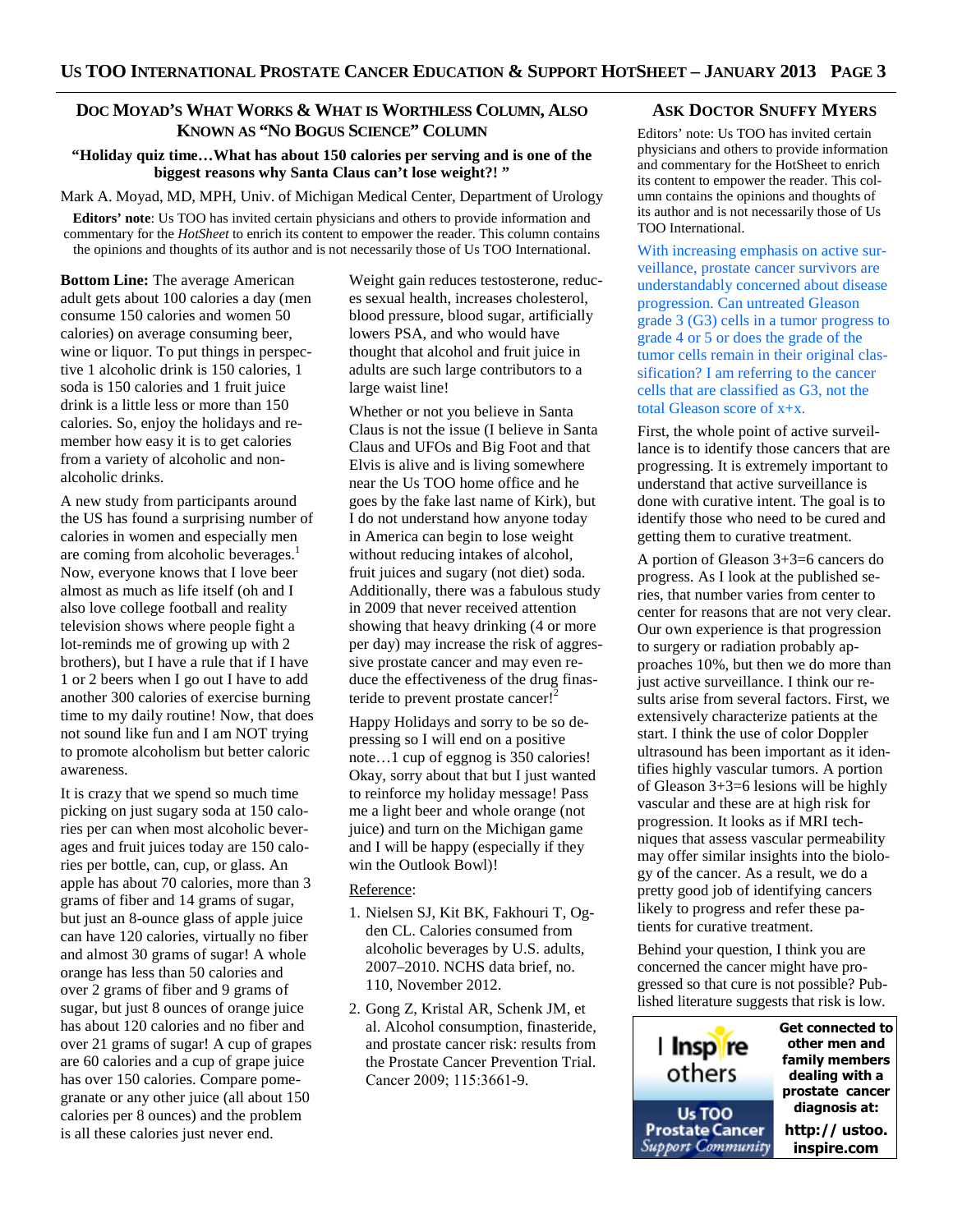#### **TESTOSTERONE + SILDENAFIL**

*(Continued from page 1)* 

nmol/L or free testosterone levels lower than 173.35 pmoL/L.

Half of the 140 subjects received sildenafil plus daily 1% transdermal Tgel, and the other half received the drug plus placebo gel. Researchers adjusted testosterone doses to achieve the desired levels. Candidates were excluded if they did not have sexual partners or had prostate or breast cancer, penile abnormalities, untreated sleep apnea, major psychiatric diseases, recent myocardial infarction or stroke, or elevated hematocrit, creatinine, PSA, hemoglobin A1c, or blood pressure levels.

Researchers predicted that the sample sizes were sufficient to show that adding placebo gel to sildenafil would add 2 points to the EFD score, and adding testosterone gel would add 6 or more points. However, the anticipated boost with testosterone did not happen.

"The primary analysis indicated that 14 week change in EFD score after randomization...did not differ significantly between the testosterone and placebo groups (difference between mean changes, 2.2 [(confidence interval), −0.8 to 5.1];  $P = 0.150$ ," researchers conclude.

Frequency of attempts at sex, vaginal penetration, ejaculation, satisfaction, and percentage of successful encounters improved similarly in both groups, indicating that sildenafil was responsible for the improvements, and not testosterone supplementation. Frequency of adverse events also did not differ between groups.

A limitation of the study is that it did not examine whether testosterone improves ED without sildenafil or whether adding the hormone has other benefits, such as improving body composition, muscle strength, cognition, and metabolism.

"The bottom line is that addition of testosterone to PDE5 only helps men who have very low testosterone levels" stated H. Ballentine Carter, MD, professor of urology and oncology at Johns Hopkins Medicine in Baltimore, MD who was not involved in the study. He pointed to a study finding a similar lack of effect of supplementary testosterone in men taking tadalafil (Cialis®).

*Medscape Medical News, 19 November 2012* 

#### **AEROBIC EXERCISES RELIEVE CANCER FATIGUE** *(Continued from page 1)*

Exercise interventions occurred both during and after cancer treatment. The aerobic activity included resistance training, or flexibility exercises. Delivery of interventions varied widely in duration, frequency and intensity. Selfpacing to regimens involved the monitoring of heart rate and oxygen uptake.

For the outcome of fatigue, which was assessed using a wide range of outcome measures across studies, aerobic exercise such as walking and cycling had a statistically significant benefit over no exercise ( $P = 0.03$ ).

The results of the review should not be considered in isolation, the authors note. A range of nonpharmacologic interventions can also be considered beneficial, they point out. "Interventions that may be delivered in conjunction with an exercise program include, but are not limited to, psychosocial therapies, stress

#### **PROTONS FOR PROSTATE CANCER: FLEETING QOL BENEFIT**

Men with prostate cancer treated with proton-beam therapy (PBT) had better quality-of-life (QoL) in the first few months after treatment than those treated with 2 more common radiotherapy (RT) modalities, according to new research.

However, over time, QoL scores of men treated with PBT were similar to those treated with 3D conformal (3D-CRT) or intensity-modulated RT (IMRT), according to the study presented at the American Society for Radiation Oncology  $(ASTRO)$  54<sup>th</sup> Annual Meeting.

The study looked at QoL scores for patient-reported bowel and urinary function. The authors, led by Phillip J. Gray, MD, from the Harvard radiation oncology program in Boston, MA, used data from 3 different patient cohorts because there has been no direct comparison of PBT, 3D-CRT, and IMRT.

Dr. Gray and colleagues reviewed the outcomes of 370 patients: 94 treated with PBT at Massachusetts General Hospital in Boston; 123 treated with 3D-CRT at hospitals affiliated with Harvard University; and 153 treated with IMRT who were part of the Prostate Cancer Outcomes and Satisfaction with Treatment Quality Assessment consortium.

Median ages in the PBT, 3D-CRT and

management, nutrition therapy, and sleep therapy."

"The findings support exercise to help reduce symptoms of fatigue in survivors of the 2 most common forms of cancer: breast cancer and prostate cancer," noted Margaret McNeely, PhD, an expert in cancer rehabilitation and exercise and assistant professor in the Department of Physical Therapy at the University of Alberta and in the Department of Oncology and the Rehabilitation Medicine Department at the Cross Cancer Institute in Edmonton, Alberta, Canada.

"Further work is necessary to determine the most effective parameters of exercise for fatigue management, including multimodal exercise (combined aerobic and resistance), frequency and length of each exercise session, and exercise intensity," Drs. Cramp and Byron-Daniel write.

*Medscape Medical News, 14 November 2012* 

IMRT groups were 64, 70 and 69 years, respectively. RT dose ranged from 74.0 to 82.0 Gy relative biologic effectiveness in the PBT group, from 66.4 to 79.2 Gy in the 3D-CRT group, and from 75.6 to 79.2 Gy in the IMRT group.

Men treated with IMRT and PBT were assessed using the Expanded Prostate Cancer Index Composite (EPIC) instrument. Men treated with 3D-CRT were assessed using the Prostate Cancer Symptoms Index (PCSI); these scores were converted to match those of the EPIC scale. Clinically meaningful differences in QoL scores were defined as those exceeding half the standard deviation of the mean baseline score.

At 2- to 3-month follow-up, men treated with PBT reported minimal decline in bowel function, whereas those treated with 3D-CRT or IMRT reported modest but "clinically meaningful changes" in bowel function, Dr. Gray reported. But, at 1 and 2 years, men in all 3 groups reported a clinically meaningful decline in bowel function. The decline just took longer to develop in the PBT group.

At 2- to 3-month follow-up, urinary QoL scores were lower than they were at baseline in all 3 groups; however, *(Continued on page 8)*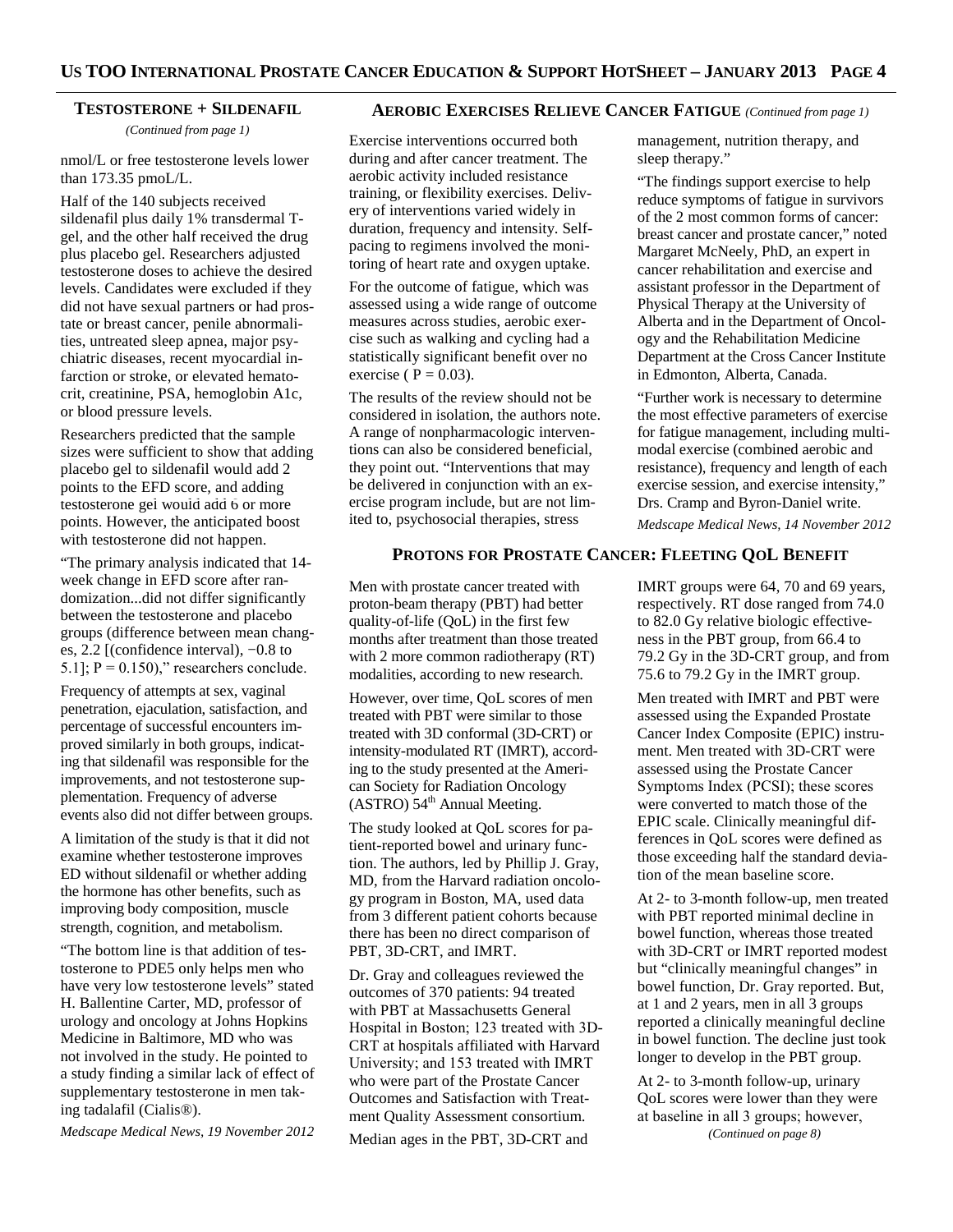#### **DOCTOR CHODAK'S BOTTOM LINE** *(Ref Key: article #, page #, column #)*

#### **Editor: www.prostatevideos.com**

*Editors' note*: Us TOO has invited certain physicians and others to provide information and commentary for the *HotSheet* to enrich its content to empower the reader. This column contains the opinions and thoughts of its author and is not necessarily those of Us TOO International.

**a1p1c1** More good news is available for men failing hormone therapy! Abiraterone acetate (Zytiga®) combined with prednisone was FDA approved in 2011 for men who have failed docetaxel chemotherapy. Now, this combination is also approved for men with metastatic disease who are progressing on hormone therapy before docetaxel. A randomized study in over 1,000 men showed that Zytiga delayed X-ray progression of the disease and also prolonged overall survival like it does if given after chemotherapy. These results supported FDA's decision to expand the indications for use for this drug in this patient subgroup.

**The Bottom Line:** Positive results show a benefit to men receiving abiraterone plus prednisone before they receive chemotherapy and hopefully this will become available in the near future for men in the US.

**a2p1c2** Another study provides some information for men with erectile dysfunction but do not have prostate cancer. Supplementing sildenafil with testosterone was tested in a randomized study to see if the combination would offer greater benefit than sildenafil alone. Unfortunately, this did not help unless the men definitely had a low testosterone. This study has one consolation for those men who do have erectile dysfunction following localized treatment for prostate cancer. At present, many doctors are reluctant to offer testosterone to these men to improve their erections. The findings from this study mean that these men are not missing an opportunity to be helped. However, suppose a man does have a low testosterone and erectile function after his cancer therapy. We need to ask whether it is wrong to give him this drug in cases where we think the cancer has been eliminated. If there are no cancer cells alive in the body of a man with low testosterone, then why not see if the testosterone will help him. This would be reasonable to discuss with your doctor.

**The Bottom Line:** For men who have problems with their erections and normal levels of testosterone, there is no benefit from adding testosterone to a

#### PDE5 inhibitor such as sildenafil.

**a3p1c3** The article from the Cochrane database on aerobic exercise addresses an underappreciated problem with our treatments for prostate cancer; many men develop fatigue, particularly those on hormone therapy. In conversations with urologists around the United States, I have found that few of them offer or suggest any exercise programs during treatment. One problem or limitation is that the types of studies needed for counseling patients have been lacking. However, this updated review provides useful support for having men engage in aerobic exercise during their treatment. Unfortunately, not enough patient information is provided in this report about either the cancer treatments given or the exercise programs followed. Consequently, there are many questions that would need answering to fully inform men what they should do. But this is certainly a start and the idea that men should rest and avoid strenuous activity during their therapy would seem to be the wrong thing to tell them. Hopefully this finding will stimulate comparative studies aimed at showing which combination and duration of exercises would be best.

**The Bottom Line:** Men should be encouraged to do aerobic exercise while being treated for their prostate cancer as it will overcome some fatigue and should improve their overall well-being.

**a4p2c2** One of the ongoing problems for men without prostate cancer who get a PSA is the high percentage of men with a negative biopsy. A test to help avoid unnecessary biopsies would be very helpful. The PCA3 urine test has been approved for men with a negative biopsy to see if another biopsy is warranted. Now Crawford and co-workers used this test to see if some men could avoid an unnecessary biopsy. A challenge with all tests is deciding what defines a normal and abnormal value. This is always a trade-off; to make a test more specific, the sensitivity will go down. In this study, using a cutoff of 10 for the PCA3 test resulted in a large reduction in the percentage of men without cancer undergoing a biopsy while only about 6% of

those with cancer being missed. Is this acceptable? It might be. What we do not know from this study is enough information about the cancers being detected and those being missed. A review of the full paper does not give us this information. If the cancers being missed were low risk, then that would not be bad. But, if higher grade or more dangerous cancers were missed then that would be a problem. Hopefully that information will be forthcoming.

**The Bottom Line:** PCA3 may offer an opportunity to reduce the number of unnecessary biopsies in men with a PSA above 2.5 ng/ml but more information is needed to make this determination.

**a5p2c3** Encouraging news for all men with advanced prostate cancer is provided by the study of cabozantinib, a tyrosine kinase inhibitor that acts by interfering with chemicals produced by tumors that help them grow. Smith and Sweeney conducted a phase II study and results were impressive. Compared to placebo, a significant percentage of the men taking cabozantinib experienced a reduction in soft tissue lesions, bone metastases, pain and narcotics requirements. We can expect that a phase III randomized study will be forthcoming or may have already started. A few words of caution are needed, however. The randomized study included only a small number of men and the design only included those men not progressing during the first phase of the study. This means we can expect less robust results with lower benefit when the next study is performed. Even so, this may potentially offer yet another way to treat men with advanced prostate cancer.

**The Bottom Line:** Cabozantinib shows very encouraging results in a Phase II study and a phase III study will be conducted to see if this drug can be added to the growing list of options for men with progressive metastatic disease.

**a10p4c2** Proton Beam treatment (PBT) is the most expensive form of RT for men with prostate cancer. Advertisements promote it as having fewer side

*(Continued on page 8)*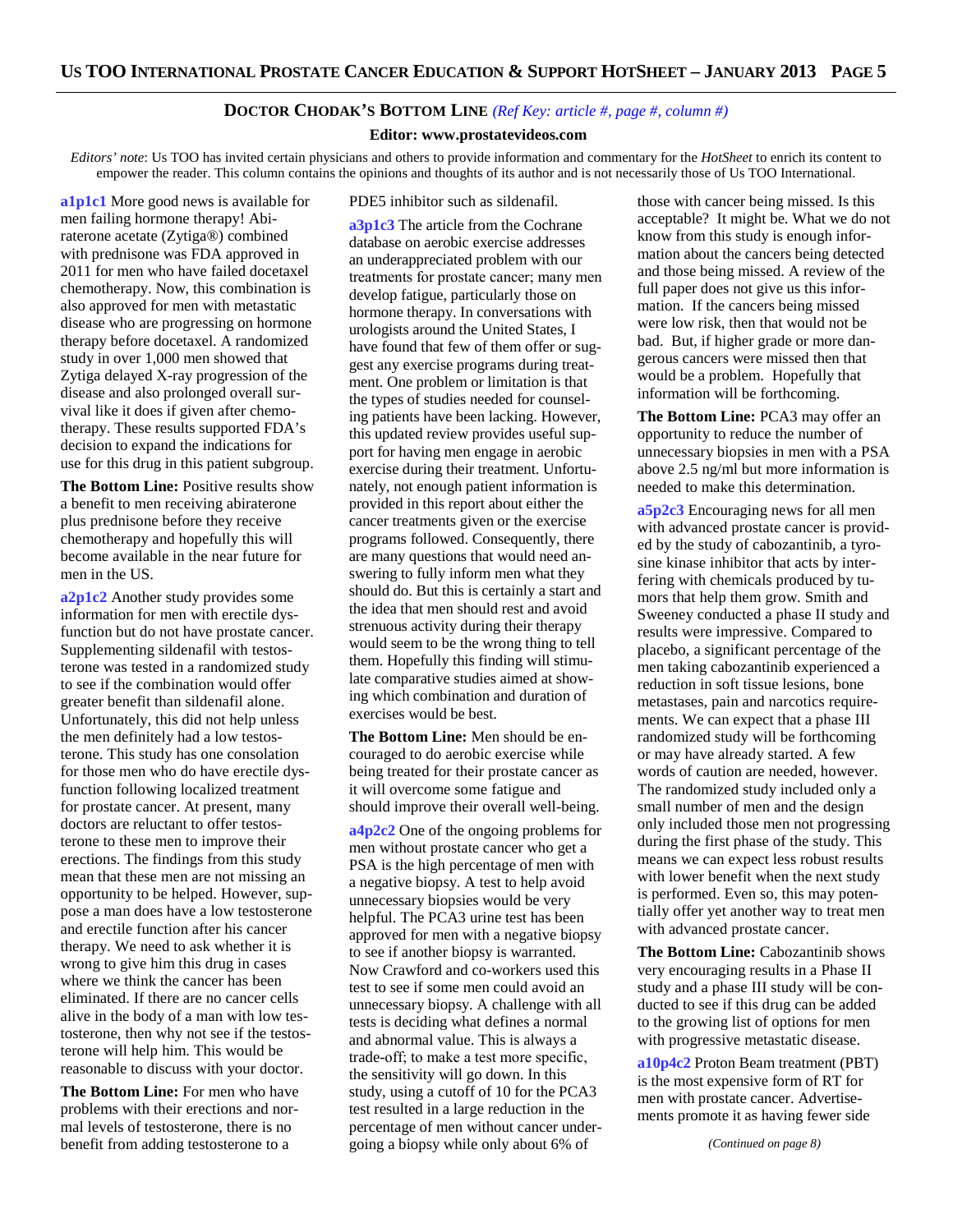# US TOO INTERNATIONAL PROSTATE CANCER EDUCATION & SUPPORT HOTSHEET - JANUARY 2013 PAGE 6 **INDEX OF MEDICAL ARTICLES PUBLISHED IN US TOO'S** *HOTSHEET* **DURING 2012**

| <b>Name of Article</b>                                    | Month           |
|-----------------------------------------------------------|-----------------|
| 'Amazing' PCa Marker (EPCA-2) Paper Retracted             | February        |
| 18F-choline PET/CT Finds Nodal Mets when RP Fails         | <b>November</b> |
| 2011 PCa Business Leadership Council Recognized           | <b>January</b>  |
| A "Way" to Resolve PSA Controversy                        | <b>October</b>  |
| A Special Concert in Chicago to Benefit Us TOO            | September       |
| <b>Abiraterone Boosts Prostate Cancer Survival</b>        | <b>November</b> |
| <b>Accuracy of TRUSP-Guided 12-Core Biopsies</b>          | <b>October</b>  |
| <b>Active Surveillance Cost Same as Prostatectomy</b>     | September       |
| <b>ADT</b> in Advanced PCa Need Not Be Continuous         | June            |
| <b>Aetna Expands Coverage for Provenge</b>                | <b>December</b> |
| AS in Men with Low or Intermediate Risk Disease           | <b>October</b>  |
| Ask Doctor Myers - Biopsy Vs. Gleason Score at RP         | June            |
| <b>Ask Doctor Myers - Treating Taxotere Nerve Damage</b>  | <b>April</b>    |
| Ask Doctor Myers $- +$ Margins & Capsule Penetration      | May             |
| Ask Doctor Myers - AS for Early Stage High-Risk PCa?      | September       |
| Ask Doctor Myers - AS for Gleason 6 Prostate Cancer       | <b>January</b>  |
| <b>Ask Doctor Myers - Isolated Biochemical Recurrence</b> | March           |
| <b>Ask Doctor Myers - Post-BT Urinary Retention</b>       | <b>November</b> |
| Ask Doctor Myers - RP for Gleason 6 Prostate Cancer       | February        |
| <b>Ask Doctor Myers - Treating Post-RP Hypogonadism</b>   | <b>December</b> |
| <b>Aspirin May Prolong Prostate Cancer Survival</b>       | October         |
| <b>Association Between Smoking &amp; PSA Levels</b>       | May             |
| <b>Avoiding Overtreatment of Prostate Cancer</b>          | June            |
| <b>Benefits of Xgeva Don't Outweigh Risks</b>             | March           |
| <b>BMI, BP Do Not Up Prostate Cancer Risk</b>             | <b>December</b> |
| <b>Bone Metastases Target of New Agent</b>                | <b>March</b>    |
| <b>Break from ADT Lowers Survival Odds</b>                | July            |
| <b>Cancers Diagnosed by 21-Core Biopsies</b>              | <b>January</b>  |
| <b>Outcomes of PCa Diagnosed with 21-Core Biopsies</b>    | <b>January</b>  |
| <b>Clinical Trials Deliver on the Promise of Science</b>  | May             |
| Doc Moyad - "Low-fat Milk & Cancer Progression?"          | March           |
| Doc Moyad - "Should I Start Drinking Coffee?"             | <b>April</b>    |

| <b>Name of Article</b>                                  | Month           |
|---------------------------------------------------------|-----------------|
| Doc Moyad - "Statins & Risk of Fatal PCa"               | <b>February</b> |
| Doc Moyad - "A Real Cheap Anti-Aging Secret"            | July            |
| Doc Moyad - "Almonds Lower Weight & Cholesterol"        | <b>August</b>   |
| Doc Moyad - "Core Exercise for Post-RP Side Effects"    | <b>November</b> |
| Doc Moyad - "Daily Children's Multivitamin Helps"       | <b>December</b> |
| Doc Moyad - "Draw Testosterone Levels Fasting"          | <b>October</b>  |
| Doc Moyad - "Follow 6-7 Things for A Longer Life"       | May             |
| Doc Moyad - "More Data Says Selenium is Unsafe"         | June            |
| Doc Moyad - Another Reason to Donate to Us TOO          | <b>January</b>  |
| Doc Moyad - Vit. D May Raise Serum Testosterone         | September       |
| Docetaxel with or without Estramustine                  | February        |
| <b>Drug Aids Sexual Function After Radiation</b>        | <b>December</b> |
| Early Access for MDV3100 and Alpharadin                 | May             |
| <b>EBRT More Costly and Toxic than Other RT</b>         | <b>March</b>    |
| <b>Endorectal MRI &amp; Active Surveillance</b>         | May             |
| Enzalutamide (MDV3100) Is a Game Changer in PCa         | July            |
| <b>Errors in USPSTF Report on PSA Testing</b>           | August          |
| <b>Exercise Reduces Prostate Cancer Recurrence?</b>     | <b>March</b>    |
| FDA Approves Choline C11 for PET Imaging                | <b>November</b> |
| FDA Approves PCA3 Urine Test                            | April           |
| FDA Approves XTANDI® (enzalutamide)                     | <b>October</b>  |
| <b>Final Results in 'Definitive' Cancer Trial</b>       | <b>December</b> |
| <b>Finasteride Combo Reduces Recurring PSA</b>          | March           |
| Frequency and Distribution of Lymph Node Dissection     | July            |
| Galeterone Safe & Effective in Prostate Cancer          | May             |
| Gene Mapping Not a Crystal Ball if Men Are Healthy      | May             |
| <b>Genes &amp; Prostate Cancer in African Americans</b> | October         |
| <b>Ginseng Seems to Ease Cancer-Related Fatigue</b>     | July            |
| <b>Go from Passion to Action in September</b>           | September       |
| <b>HDR BT Boost Versus External Beam RT Alone</b>       | <b>November</b> |
| <b>Hold Off On Radiation after Prostatectomy</b>        | <b>August</b>   |
| <b>Hormone Therapy Tied to Blot Clots</b>               | February        |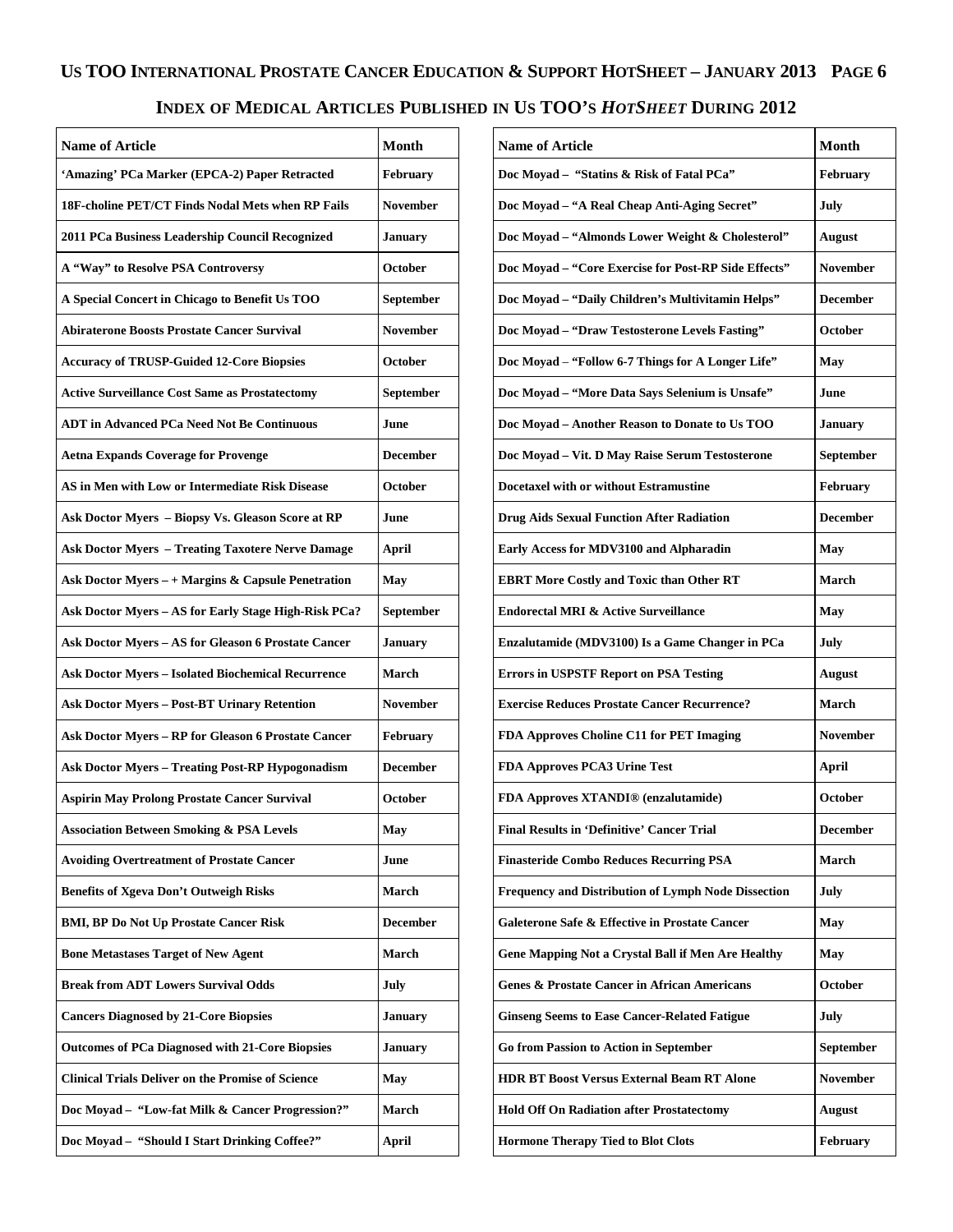## **INDEX OF MEDICAL ARTICLES PUBLISHED IN US TOO'S** *HOTSHEET* **DURING 2012**

| <b>Name of Article</b>                                     | <b>Month</b>    |
|------------------------------------------------------------|-----------------|
| <b>Image Guided RT Vs. IMRT for Localized PCa</b>          | May             |
| <b>Immune Measures &amp; CRPC Survival During Provenge</b> | October         |
| <b>Inherited Prostate Cancer Gene Identified</b>           | March           |
| <b>Intermittent ADT for Post-RT PSA Recurrence</b>         | October         |
| <b>Iodine or Palladium Seeds with External Beam RT?</b>    | June            |
| <b>Lethal Prostate Cancer Treatment Found</b>              | <b>January</b>  |
| Long-Term Finasteride & Quality of Life                    | <b>November</b> |
| <b>MDV3100</b> in Prostate Cancer "Impressive"             | <b>March</b>    |
| <b>Medicare Will Continue Covering PSA Screening</b>       | March           |
| <b>Men Opting for Costly New Cancer Treatment</b>          | April           |
| <b>Meta-Analysis of Selenium-Prostate Cancer Link</b>      | August          |
| <b>MRI Can Identify Metastatic Lymph Nodes</b>             | <b>January</b>  |
| <b>MRI Helps Identify Suitable Candidates for AS</b>       | <b>November</b> |
| <b>MRI Highly Accurate in Guiding Biopsies</b>             | <b>January</b>  |
| MRI-Guided Biopsy when Earlier Biopsies Are Negative       | February        |
| <b>New Book by Dr. Snuffy Myers' Prostate Forum</b>        | <b>August</b>   |
| New Content on My Prostate Cancer Roadmap                  | <b>February</b> |
| <b>New Erectile Dysfunction Drug Okayed by FDA</b>         | June            |
| <b>New FDA Approved Test Improves PCa Detection</b>        | <b>August</b>   |
| <b>Nutrition &amp; Physical Activity for PCa Survivors</b> | June            |
| <b>Obesity Promotes PCa by Altering Gene Regulation</b>    | <b>November</b> |
| <b>OGX-427 Improves Progression-Free Survival</b>          | July            |
| <b>OncoGenex Initiates Phase 3 "AFFINITY" Trial</b>        | September       |
| <b>Oncologists React to SCOTUS Ruling in ACA</b>           | August          |
| <b>Outercourse Vs. Intercourse Revisited</b>               | February        |
| Oxygen in Tumors & Response to Radiotherapy                | May             |
| Pathological Features Key to Surgical Survival             | <b>December</b> |
| PCa Classified by Quantitative Histomorphometry            | July            |
| PCa Misclassified by Current Low-Risk & AS Criteria        | May             |
| PCa Often Managed by a 'Team' Before Treatment             | September       |
| Phase 3 Randomized Trial of Ipilimumab                     | <b>April</b>    |
| <b>PIVOT Results: Observation Vs. Prostatectomy</b>        | September       |

| <b>Name of Article</b>                                        | <b>Month</b>    |
|---------------------------------------------------------------|-----------------|
| <b>Post-RP Test Identifies Clinical Recurrence Risk</b>       | July            |
| <b>Prevention of Breast Enlargement Due to ADT</b>            | September       |
| Proscar & Avodart Do Not Control Low-Risk PCa                 | April           |
| <b>Prostate Cancer Cell Survival Factor Found</b>             | June            |
| <b>Prostate RT and Risk of Rectal Cancer</b>                  | <b>February</b> |
| <b>Proton Therapy Effective for Prostate Cancer</b>           | <b>February</b> |
| <b>Rectal Cleansing Before Biopsy May Not Work</b>            | <b>December</b> |
| <b>Rectal Cultures Lead to Reduced Post-Biopsy Infections</b> | <b>April</b>    |
| <b>Result of the REDEEM Study of Dutasteride</b>              | <b>April</b>    |
| <b>Revised View Enhances Provenge Survival</b>                | June            |
| <b>Revlimid® Fails to Help Prostate Cancer</b>                | <b>January</b>  |
| <b>Robot Prostatectomy vs. Standard Surgery</b>               | February        |
| <b>Robotic Vs. Open Radical Prostatectomy</b>                 | April           |
| <b>RP Improves Survival of PSA-Detected Cancer</b>            | <b>April</b>    |
| <b>Save the Dates for Prostate Cancer Awareness Month</b>     | March           |
| Screening May Be Difference Between Life & Death              | July            |
| <b>Screening Rate Drops after PLCO Trial</b>                  | <b>December</b> |
| Secondary Cancers after EBRT, BT & RP                         | <b>November</b> |
| <b>Selected NCI Clinical Trials for CRPC</b>                  | <b>December</b> |
| Serial Prostate Biopsies & Insignificant Cancers              | May             |
| <b>Side Effects after Prostate Cancer Treatment</b>           | <b>August</b>   |
| Spurious PSA Increase after Curative PCa Treatment            | <b>August</b>   |
| <b>Statins &amp; Risk of Fatal Prostate Cancer</b>            | <b>February</b> |
| <b>Statins Don't Influence Biochemical Recurrence</b>         | <b>November</b> |
| Thailand Military Bases & Agent Orange                        | September       |
| Trial Compares Laparoscopic & Robot-Assisted RP               | October         |
| <b>Untreated Prostate Cancer Responds to Zytiga</b>           | July            |
| <b>Updated Partin Tables Using 2006-2011 Data</b>             | <b>October</b>  |
| Urine TMPRSS2: ERG Gene Fusion & PCA3                         | September       |
| <b>Us TOO Advocacy Issues Column</b>                          | Mar & Apr       |
| <b>Us TOO Board Leadership Changes</b>                        | <b>January</b>  |
| <b>Us TOO Seeks Board Member Applications</b>                 | <b>December</b> |